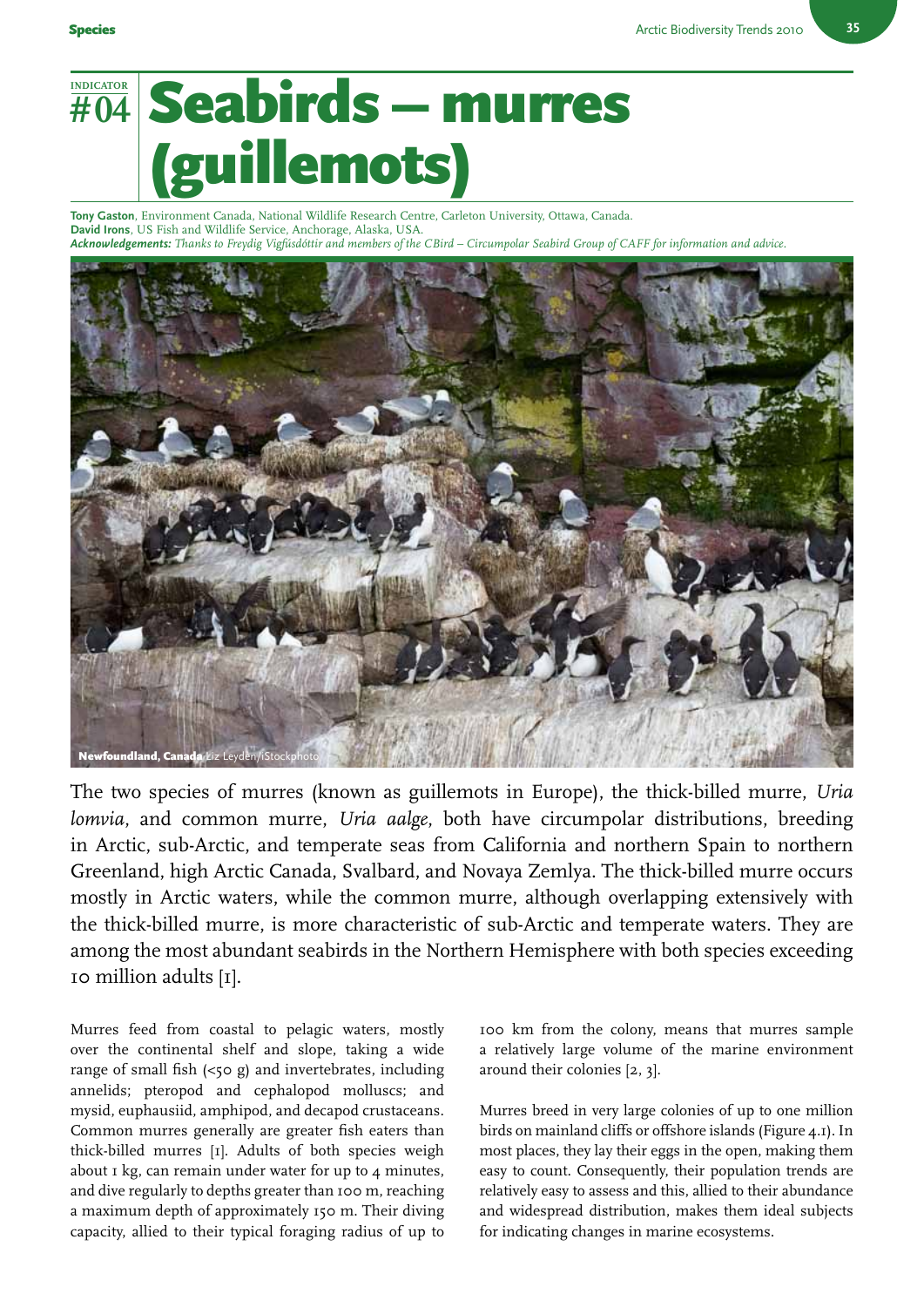## Population/ecosystem status and trends

Both species have shown regional population changes over the past three decades and although no obvious global trend has been identified, the majority of populations have shown declines [7]. The sensitivity of murre populations to changes in environmental conditions has been demonstrated on a hemispheric scale by recent studies by the Circumpolar Seabird Group of CAFF. By combining population trend data from around the Arctic with information on sea surface temperature (SST) and decadal-scale oscillations, it has been shown that both species tended to show negative population trends where there was a large change in SST [7]. Colony growth was most often positive where conditions remained relatively stable (Figure 4.2).

In contrast, the northern species, the thick-billed murre, exhibited highest population growth where conditions

warmed moderately, whereas the common murre showed highest rates of increase where conditions cooled moderately. In the context of global warming, this result suggests that not only the direction but the magnitude of change may be important in determining outcomes and that species, even those closely related, may not necessarily react in the same way to a given temperature change.

Other major problems facing murres include gillnet and oil spill mortality and in some parts of their range, hunting (especially of the thick-billed murre in Greenland). Populations in several countries have declined due to drowning in fishing nets. In addition, they are highly susceptible to oiling and are often the most numerous species killed by oil spills.



Figure 4.1: The distribution of thick-billed and common murre colonies in the North [4-6].